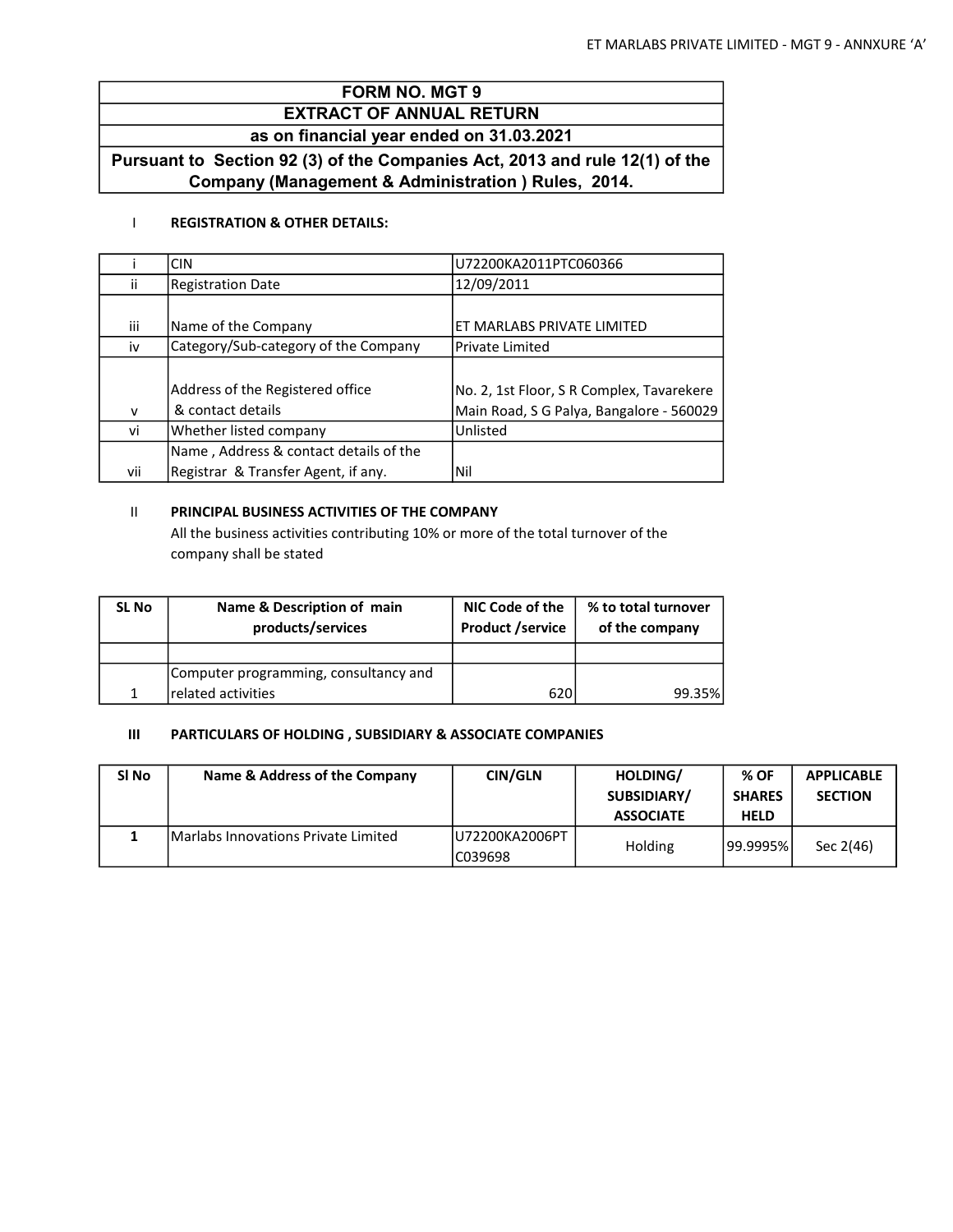| IV<br><b>Category of Shareholders</b>                             | SHAREHOLDING PATTERN (Equity Share capital Break up as % to total Equity)<br>No. of Shares held at the beginning of the year<br>No. of Shares held at the end of the year |                          |                          | % change during the         |       |                          |                          |                             |                             |                          |
|-------------------------------------------------------------------|---------------------------------------------------------------------------------------------------------------------------------------------------------------------------|--------------------------|--------------------------|-----------------------------|-------|--------------------------|--------------------------|-----------------------------|-----------------------------|--------------------------|
|                                                                   | Demat                                                                                                                                                                     | Physical                 | Total                    | % of Total<br><b>Shares</b> | Demat | Physical                 | Total                    | % of Total<br><b>Shares</b> | year<br><b>No of Shares</b> | %<br>Change              |
| as on financial year ended on 31.03.2021                          |                                                                                                                                                                           |                          |                          |                             |       |                          |                          |                             |                             |                          |
| $(1)$ Indian                                                      |                                                                                                                                                                           |                          |                          |                             |       |                          |                          |                             |                             |                          |
| a) Individual/HUF                                                 | Nil                                                                                                                                                                       | $\overline{\phantom{a}}$ | $\overline{\phantom{a}}$ | $\overline{\phantom{a}}$    | Nil   | $\overline{\phantom{a}}$ | $\overline{\phantom{a}}$ | $\overline{\phantom{a}}$    | $\overline{\phantom{a}}$    | $\overline{\phantom{a}}$ |
| b) Central Govt.or                                                |                                                                                                                                                                           |                          |                          |                             |       |                          |                          |                             |                             |                          |
| State Govt.                                                       |                                                                                                                                                                           |                          |                          |                             |       |                          |                          |                             |                             |                          |
| c) Bodies Corporates                                              |                                                                                                                                                                           | 10,88,262                | 10,88,262                | 99.9995%                    | Nil   | 10,88,262                | 10,88,262                | 99.9995%                    | $\overline{\phantom{a}}$    | 0.00%                    |
| d) Bank/Fl                                                        |                                                                                                                                                                           |                          |                          |                             |       |                          |                          |                             |                             |                          |
| e) Any other                                                      |                                                                                                                                                                           |                          |                          |                             |       |                          |                          |                             |                             |                          |
| SUB TOTAL:(A) (1)                                                 | Nil                                                                                                                                                                       | 10,88,262                | 10,88,262                | 99.9995%                    | Nil   | 10,88,262                | 10,88,262                | 99.9995%                    | $\overline{\phantom{a}}$    | 0.00%                    |
|                                                                   |                                                                                                                                                                           |                          |                          |                             |       |                          |                          |                             |                             |                          |
| (2) Foreign                                                       |                                                                                                                                                                           |                          |                          |                             |       |                          |                          |                             |                             |                          |
| a) NRI- Individuals                                               | Nil                                                                                                                                                                       | $\overline{\phantom{a}}$ | $\overline{\phantom{a}}$ | $\overline{\phantom{a}}$    | Nil   | $\overline{\phantom{a}}$ | $\overline{\phantom{a}}$ | $\overline{\phantom{a}}$    | $\overline{\phantom{a}}$    | $\overline{\phantom{a}}$ |
| b) Other Individuals                                              |                                                                                                                                                                           |                          |                          |                             |       |                          |                          |                             |                             |                          |
| c) Bodies Corp.                                                   |                                                                                                                                                                           | 5                        | 5                        | 0.0005%                     |       | 5                        | 5                        | 0.0005%                     | $\overline{\phantom{a}}$    | $\overline{\phantom{a}}$ |
| d) Banks/Fl                                                       |                                                                                                                                                                           |                          |                          |                             |       |                          |                          |                             |                             |                          |
| e) Any other                                                      |                                                                                                                                                                           |                          |                          |                             |       |                          |                          |                             |                             |                          |
| SUB TOTAL (A) (2)                                                 | Nil                                                                                                                                                                       | 5                        | 5                        | 0.0005%                     | Nil   | 5                        | 5                        | 0.0005%                     | $\overline{\phantom{a}}$    | $\overline{\phantom{a}}$ |
|                                                                   |                                                                                                                                                                           |                          |                          |                             |       |                          |                          |                             |                             |                          |
| <b>Total Shareholding of</b><br>Promoter<br>$(A) = (A)(1)+(A)(2)$ | Nil                                                                                                                                                                       | 10,88,267                | 10,88,267                | 100.00%                     | Nil   | 10,88,267                | 10,88,267                | 100.00%                     | $\blacksquare$              | 0.00%                    |
|                                                                   |                                                                                                                                                                           |                          |                          |                             |       |                          |                          |                             |                             |                          |
| <b>B. PUBLIC SHAREHOLDING</b>                                     |                                                                                                                                                                           |                          |                          |                             |       | NIL                      |                          |                             |                             |                          |
| $(1)$ Institutions                                                |                                                                                                                                                                           |                          |                          |                             |       |                          |                          |                             |                             |                          |
| a) Mutual Funds                                                   |                                                                                                                                                                           |                          |                          |                             |       |                          |                          |                             |                             |                          |
| b) Banks/FI                                                       |                                                                                                                                                                           |                          |                          |                             |       |                          |                          |                             |                             |                          |
| C) Cenntral govt                                                  |                                                                                                                                                                           |                          |                          |                             |       |                          |                          |                             |                             |                          |
| d) State Govt.                                                    |                                                                                                                                                                           |                          |                          |                             |       |                          |                          |                             |                             |                          |
| e) Venture Capital Fund                                           |                                                                                                                                                                           |                          |                          |                             |       |                          |                          |                             |                             |                          |
| f) Insurance Companies                                            |                                                                                                                                                                           |                          |                          |                             |       |                          |                          |                             |                             |                          |
| g) FIIS                                                           |                                                                                                                                                                           |                          |                          |                             |       |                          |                          |                             |                             |                          |
| h) Foreign Venture                                                |                                                                                                                                                                           |                          |                          |                             |       |                          |                          |                             |                             |                          |
| Capital Funds                                                     |                                                                                                                                                                           |                          |                          |                             |       |                          |                          |                             |                             |                          |
| i) Others (specify)                                               |                                                                                                                                                                           |                          |                          |                             |       |                          |                          |                             |                             |                          |
| SUB TOTAL (B)(1):                                                 |                                                                                                                                                                           |                          |                          |                             |       | NIL                      |                          |                             |                             |                          |
|                                                                   |                                                                                                                                                                           |                          |                          |                             |       |                          |                          |                             |                             |                          |
| (2) Non Institutions                                              |                                                                                                                                                                           |                          |                          |                             |       |                          |                          |                             |                             |                          |
| a) Bodies corporates                                              |                                                                                                                                                                           |                          |                          |                             |       |                          |                          |                             |                             |                          |
| i) Indian                                                         |                                                                                                                                                                           |                          |                          |                             |       |                          |                          |                             |                             |                          |
| ii) Overseas                                                      |                                                                                                                                                                           |                          |                          |                             |       |                          |                          |                             |                             |                          |
| b) Individuals                                                    |                                                                                                                                                                           |                          |                          |                             |       |                          |                          |                             |                             |                          |
| i) Individual shareholders                                        |                                                                                                                                                                           |                          |                          |                             |       |                          |                          |                             |                             |                          |
| holding nominal share                                             |                                                                                                                                                                           |                          |                          |                             |       |                          |                          |                             |                             |                          |
| capital upto Rs.1 lakhs                                           |                                                                                                                                                                           |                          |                          |                             |       |                          |                          |                             |                             |                          |
| ii) Individuals shareholders                                      |                                                                                                                                                                           |                          |                          |                             |       |                          |                          |                             |                             |                          |
| holding nominal share                                             |                                                                                                                                                                           |                          |                          |                             |       |                          |                          |                             |                             |                          |
| capital in excess of Rs. 1                                        |                                                                                                                                                                           |                          |                          |                             |       |                          |                          |                             |                             |                          |
| lakhs                                                             |                                                                                                                                                                           |                          |                          |                             |       |                          |                          |                             |                             |                          |
| c) Others (specify)                                               |                                                                                                                                                                           |                          |                          |                             |       |                          |                          |                             |                             |                          |
| <b>SUB TOTAL (B)(2):</b>                                          |                                                                                                                                                                           |                          |                          |                             |       | <b>NIL</b>               |                          |                             |                             |                          |
|                                                                   |                                                                                                                                                                           |                          |                          |                             |       |                          |                          |                             |                             |                          |
| <b>Total Public Shareholding</b><br>$(B) = (B)(1)+(B)(2)$         |                                                                                                                                                                           |                          |                          |                             |       | NIL                      |                          |                             |                             |                          |
| C. Shares held by Custodian<br>for GDRs & ADRs                    |                                                                                                                                                                           |                          |                          |                             |       | <b>NIL</b>               |                          |                             |                             |                          |
|                                                                   |                                                                                                                                                                           |                          |                          |                             |       |                          |                          |                             |                             |                          |
| Grand Total (A+B+C)                                               | <b>NIL</b>                                                                                                                                                                | 10,88,267                | 10,88,267                | 100%                        |       | 10,88,267                | 10,88,267                | 100%                        | $\blacksquare$              | 0.00%                    |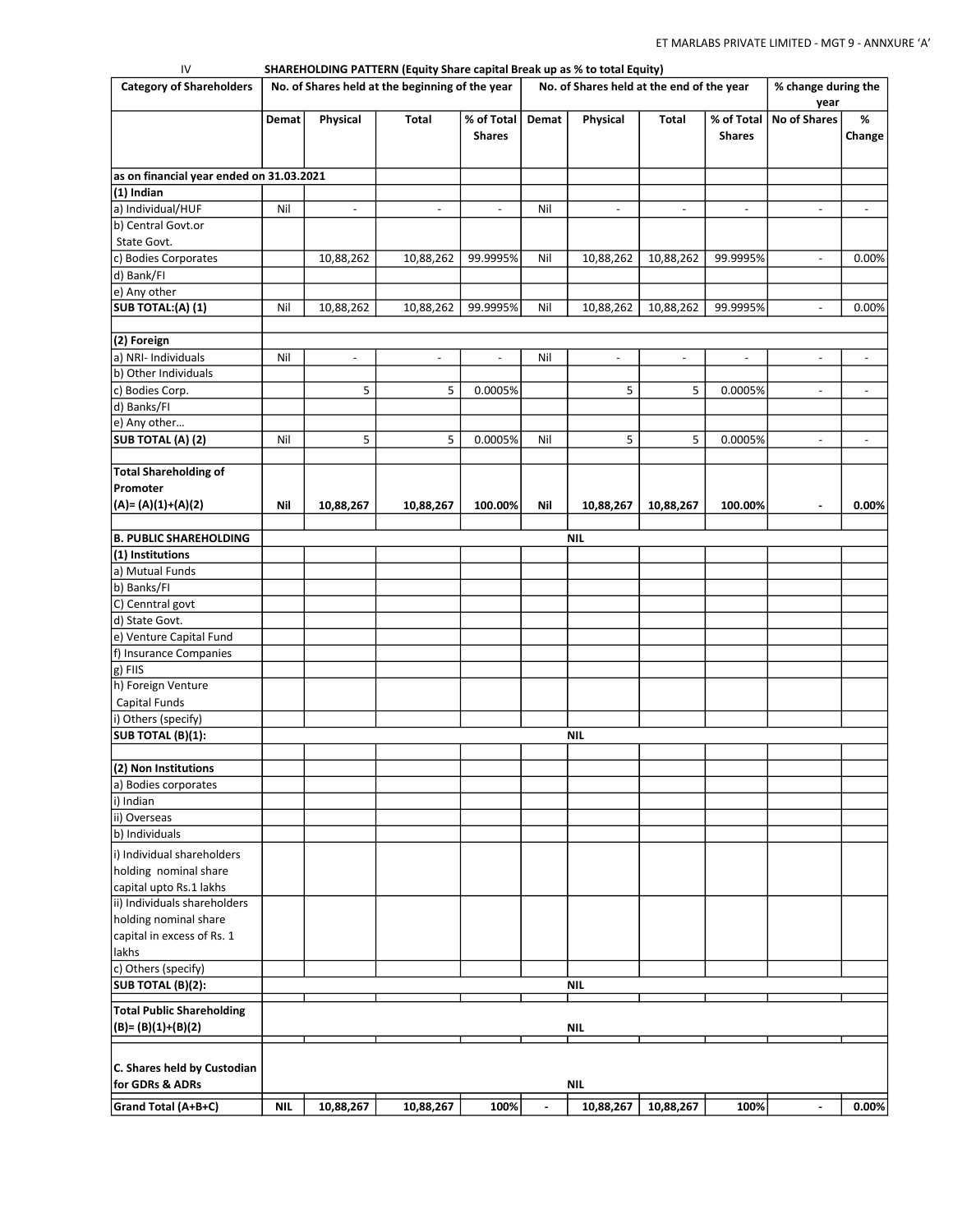| (iii) | <b>SHARE HOLDING OF PROMOTERS</b>        |                                               |                                     |                                                            |              |                                           |                                                         |  |
|-------|------------------------------------------|-----------------------------------------------|-------------------------------------|------------------------------------------------------------|--------------|-------------------------------------------|---------------------------------------------------------|--|
| SINO. | <b>Shareholders Name</b>                 | Shareholding at the<br>begginning of the year |                                     | Shareholding at the<br>end of the year                     |              |                                           | % change in<br>share holding<br>during the<br>year      |  |
|       | as on financial year ended on 31.03.2021 | No of<br>shares                               | % of total shares<br>of the company | % of shares<br>pledged<br>encumbered<br>to total<br>shares | No of shares | % of total<br>shares<br>of the<br>company | % of shares<br>pledged<br>encumbered<br>to total shares |  |
|       | MARLABS INNOVATIONS PRIVATE LIMITED      | 10,88,262                                     | 99.9995%                            | $\overline{\phantom{a}}$                                   | 10,88,262    | 99.9995%                                  | -                                                       |  |
|       | <b>Total</b>                             | 10,88,262                                     | 99.9995%                            | $\overline{\phantom{a}}$                                   | 10,88,262    | 99.9995%                                  | -                                                       |  |

#### (iii) CHANGE IN PROMOTERS' SHAREHOLDING (SPECIFY IF THERE IS NO CHANGE)

| Sl. No. | <b>Particulars</b>                                                                                                                                                      | Share holding of the Year |                                     | <b>Cumulative Share holding</b><br>during the year |                                           |  |  |  |
|---------|-------------------------------------------------------------------------------------------------------------------------------------------------------------------------|---------------------------|-------------------------------------|----------------------------------------------------|-------------------------------------------|--|--|--|
|         |                                                                                                                                                                         | No. of<br><b>Shares</b>   | % of total shares<br>of the company | No of shares                                       | % of total<br>shares of<br>the<br>company |  |  |  |
|         | At the beginning of the year                                                                                                                                            |                           |                                     |                                                    |                                           |  |  |  |
|         | <b>MARLABS INNOVATIONS PRIVATE LIMITED</b>                                                                                                                              | 10,88,262                 | 99.9995%                            | 10,88,262                                          | 99.9995%                                  |  |  |  |
|         | Date wise increase/decrease in Promoters Share holding during the year specifying the reasons for<br>increase/decrease (e.g. allotment/transfer/bonus/sweat equity etc) |                           |                                     |                                                    |                                           |  |  |  |
|         | NO CHANGE DURING FY 2020-21                                                                                                                                             |                           |                                     |                                                    |                                           |  |  |  |
|         | At the end of the year                                                                                                                                                  |                           |                                     |                                                    |                                           |  |  |  |
|         | <b>MARLABS INNOVATIONS PRIVATE LIMITED</b>                                                                                                                              | 10,88,262                 | 99.9995%                            | 10,88,262                                          | 99.9995%                                  |  |  |  |

#### (iv) Shareholding Pattern of top ten Shareholders (other than Direcors, Promoters & Holders of GDRs & ADRs)

| Sl. No |                                                                                                                                                                         | Share holding of the Year |                                                   | <b>Cumulative Shareholding</b><br>during the year |                                           |  |  |  |
|--------|-------------------------------------------------------------------------------------------------------------------------------------------------------------------------|---------------------------|---------------------------------------------------|---------------------------------------------------|-------------------------------------------|--|--|--|
|        | For Each of the Top 10 Shareholders                                                                                                                                     |                           | No.of shares \% of total shares<br>of the company | No of shares                                      | % of total<br>shares of<br>the<br>company |  |  |  |
|        | At the beginning of the year                                                                                                                                            |                           |                                                   |                                                   |                                           |  |  |  |
|        |                                                                                                                                                                         | <b>NIL</b>                |                                                   |                                                   |                                           |  |  |  |
|        | Date wise increase/decrease in Promoters Share holding during the year specifying the reasons for<br>increase/decrease (e.g. allotment/transfer/bonus/sweat equity etc) |                           |                                                   |                                                   |                                           |  |  |  |
|        | <b>NIL</b>                                                                                                                                                              |                           |                                                   |                                                   |                                           |  |  |  |
|        | At the end of the year (or on the date of<br>separation, if separated during the year)                                                                                  |                           |                                                   |                                                   |                                           |  |  |  |
|        |                                                                                                                                                                         |                           |                                                   |                                                   |                                           |  |  |  |
|        | Total                                                                                                                                                                   |                           |                                                   |                                                   |                                           |  |  |  |
|        |                                                                                                                                                                         |                           |                                                   |                                                   |                                           |  |  |  |

#### (v) Shareholding of Directors & KMP

| Sl. No |                                                                                                                                                                         | Share holding of the Year |                                                   | <b>Cumulative Shareholding</b><br>during the year |                                           |  |  |
|--------|-------------------------------------------------------------------------------------------------------------------------------------------------------------------------|---------------------------|---------------------------------------------------|---------------------------------------------------|-------------------------------------------|--|--|
|        | For Each of the Directors & KMP                                                                                                                                         |                           | No.of sharesl % of total shares<br>of the company | No of shares                                      | % of total<br>shares of<br>the<br>company |  |  |
|        | At the beginning of the year                                                                                                                                            |                           |                                                   |                                                   |                                           |  |  |
|        |                                                                                                                                                                         | <b>NIL</b>                |                                                   |                                                   |                                           |  |  |
|        | Date wise increase/decrease in Promoters Share holding during the year specifying the reasons for<br>increase/decrease (e.g. allotment/transfer/bonus/sweat equity etc) |                           |                                                   |                                                   |                                           |  |  |
|        | Shareholding pattern of Directors and KMP Transfer of Shares to Marlabs during 2018-19                                                                                  |                           |                                                   |                                                   |                                           |  |  |
|        |                                                                                                                                                                         |                           |                                                   |                                                   |                                           |  |  |
|        | At the end of the year                                                                                                                                                  |                           |                                                   |                                                   |                                           |  |  |
|        | Total                                                                                                                                                                   |                           |                                                   |                                                   |                                           |  |  |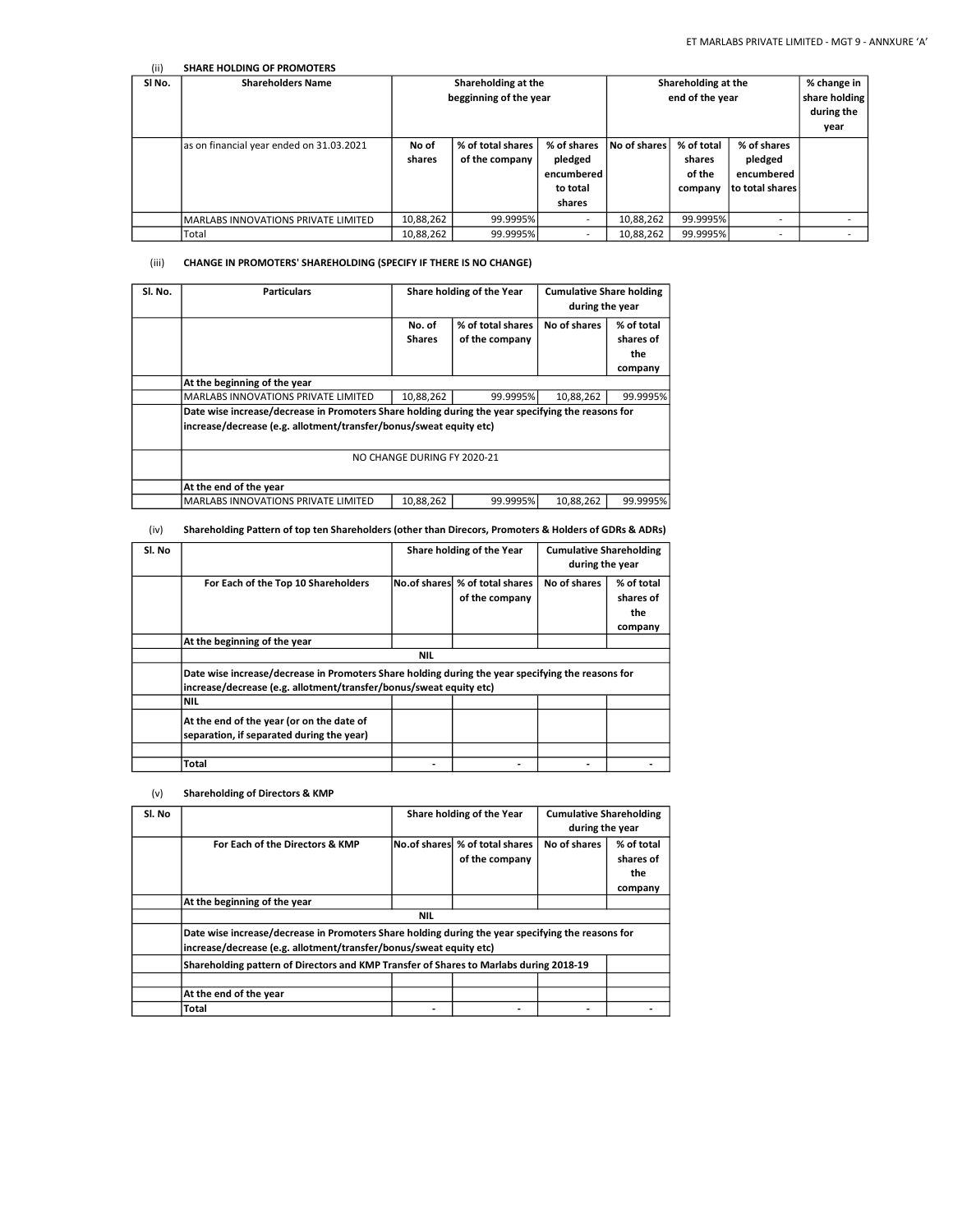#### V INDEBTEDNESS

|                                             |                                            |                           |                 | Amt in Rupees                       |
|---------------------------------------------|--------------------------------------------|---------------------------|-----------------|-------------------------------------|
| as on financial year ended on 31.03.2021    |                                            |                           |                 |                                     |
| as on financial year ended on<br>31.03.2021 | <b>Secured Loans</b><br>excluding deposits | <b>Unsecured</b><br>Loans | <b>Deposits</b> | <b>Total</b><br><b>Indebtedness</b> |
| Indebtness at the beginning of the          |                                            |                           |                 |                                     |
| financial year                              |                                            |                           |                 |                                     |
| i) Principal Amount                         | ۰                                          | ۰                         | $\overline{a}$  |                                     |
| ii) Interest due but not paid               |                                            |                           | ۰               |                                     |
| iii) Interest accrued but not due           |                                            |                           |                 |                                     |
| Total (i+ii+iii)                            |                                            |                           |                 |                                     |
| Change in Indebtedness during the           |                                            |                           |                 |                                     |
| <b>Additions</b>                            |                                            |                           |                 |                                     |
|                                             |                                            |                           |                 |                                     |
| <b>Reduction</b>                            |                                            |                           |                 |                                     |
|                                             |                                            | $\overline{a}$            | ٠               |                                     |
| <b>Net Change</b>                           |                                            |                           |                 |                                     |
| Indebtedness at the end of the              |                                            |                           |                 |                                     |
| i) Principal Amount                         | ۰                                          | -                         | ٠               |                                     |
| ii) Interest due but not paid               | ۰                                          | $\overline{a}$            | ۰               |                                     |
| iii) Interest accrued but not due           |                                            | ۰                         |                 |                                     |
| Total (i+ii+iii)                            |                                            |                           |                 |                                     |

#### VI REMUNERATION OF DIRECTORS AND KEY MANAGERIAL PERSONNEL

### A. Remuneration to Managing Director, Whole time director and/or Manager:

|                |                                    |                          |                            | Amt in Rupees       |
|----------------|------------------------------------|--------------------------|----------------------------|---------------------|
| Sl.No          | <b>Particulars of Remuneration</b> |                          | Name of the MD/WTD/Manager | <b>Total Amount</b> |
| $\mathbf{1}$   | <b>Gross salary</b>                |                          |                            |                     |
|                | (a) Salary as per provisions       |                          |                            |                     |
|                | contained in section 17(1) of      |                          |                            |                     |
|                | the Income Tax. 1961.              |                          |                            |                     |
|                |                                    | <b>NIL</b>               |                            | <b>NIL</b>          |
|                | (b) Value of perquisites u/s       |                          |                            |                     |
|                | 17(2) of the Income tax Act,       |                          |                            |                     |
|                | 1961                               |                          |                            |                     |
|                | (c) Profits in lieu of salary      |                          |                            |                     |
|                | under section 17(3) of the         |                          |                            |                     |
|                | Income Tax Act, 1961               |                          |                            |                     |
| $\overline{2}$ | Stock option                       |                          |                            |                     |
| 3              | Sweat Equity                       | ۰                        |                            |                     |
| 4              | Commission                         | ۰                        |                            |                     |
|                | as % of profit                     |                          |                            |                     |
|                | others (specify)                   |                          |                            |                     |
| 5.             | Others, please specify             | $\overline{\phantom{a}}$ |                            |                     |
|                | Total (A)                          | ٠                        |                            |                     |
|                | Ceiling as per the Act             |                          |                            |                     |